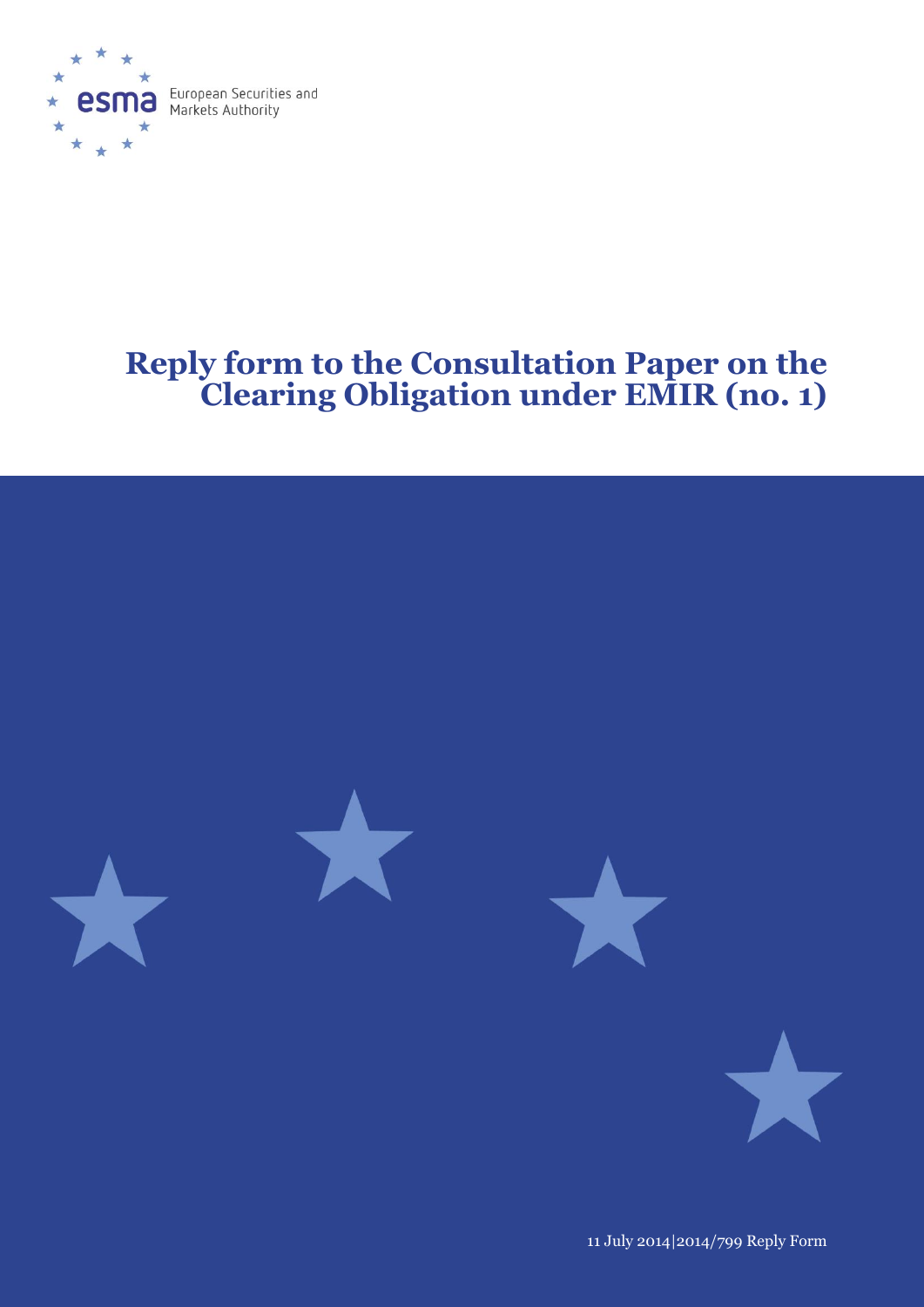

Date: 11 July 2014 2014/799 Reply Form

# **Responding to this paper**

The European Securities and Markets Authority (ESMA) invites responses to the questions listed in the Consultation Paper on the Clearing Obligation under EMIR (n0. 1), published on ESMA's website.

Comments are most helpful if they:

- respond to the question stated;
- contain a clear rationale; and
- describe any alternatives ESMA should consider.

To help you navigate this document more easily, bookmarks are available in "Navigation Pane" for Word 2010 and in "Document Map" for Word 2007.

ESMA will consider all comments received by **18 August 2014.** 

All contributions should be submitted online at <u>[www.esma.europa.eu](http://www.esma.europa.eu/)</u> under the heading 'Your input -Consultations'.

# **How to use this form to reply**

Please note that, in order to facilitate the analysis of the responses, ESMA will be using an IT tool that does not allow processing of responses which do not follow the formatting indications described below.

Therefore, in responding you are kindly invited to proceed as follows:

- use this form to reply and send your response in Word format;
- type your response in the frame "TYPE YOUR TEXT HERE" and do not remove the tags of type  $\epsilon$ ESMA\_QUESTION\_1> Your response should be framed by the 2 tags corresponding to the question; and
- if you have no response to a question, do not delete the tags and leave the text "TYPE YOUR TEXT HERE" between the tags.

# **Publication of responses**

All contributions received will be published following the close of the consultation, unless you request otherwise. Please clearly and prominently indicate in your submission any part you do not wish to be publically disclosed. A standard confidentiality statement in an email message will not be treated as a request for non-disclosure. A confidential response may be requested from us in accordance with ESMA's rules on access to documents. We may consult you if we receive such a request. Any decision we make not to disclose the response is reviewable by ESMA's Board of Appeal and the European Ombudsman.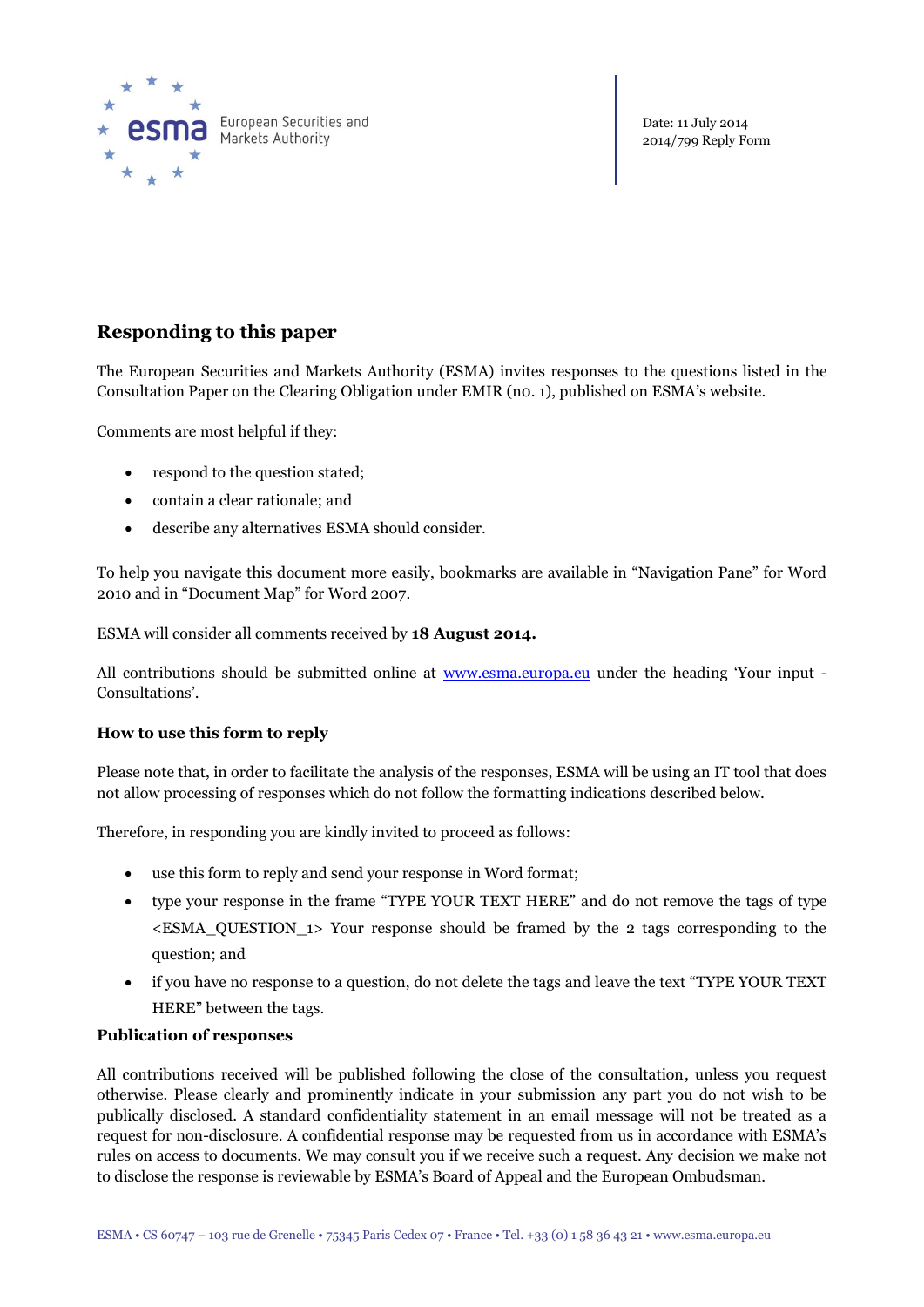

# **Data protection**

Information on data protection can be found at [www.esma.europa.eu](http://www.esma.europa.eu/) under the heading 'Legal Notice'.

# **Who should read this paper**

All interested stakeholders are invited to respond to this consultation paper. In particular, responses are sought from financial and non-financial counterparties of OTC derivatives transactions which will be subject to the clearing obligation, as well as central counterparties (CCPs).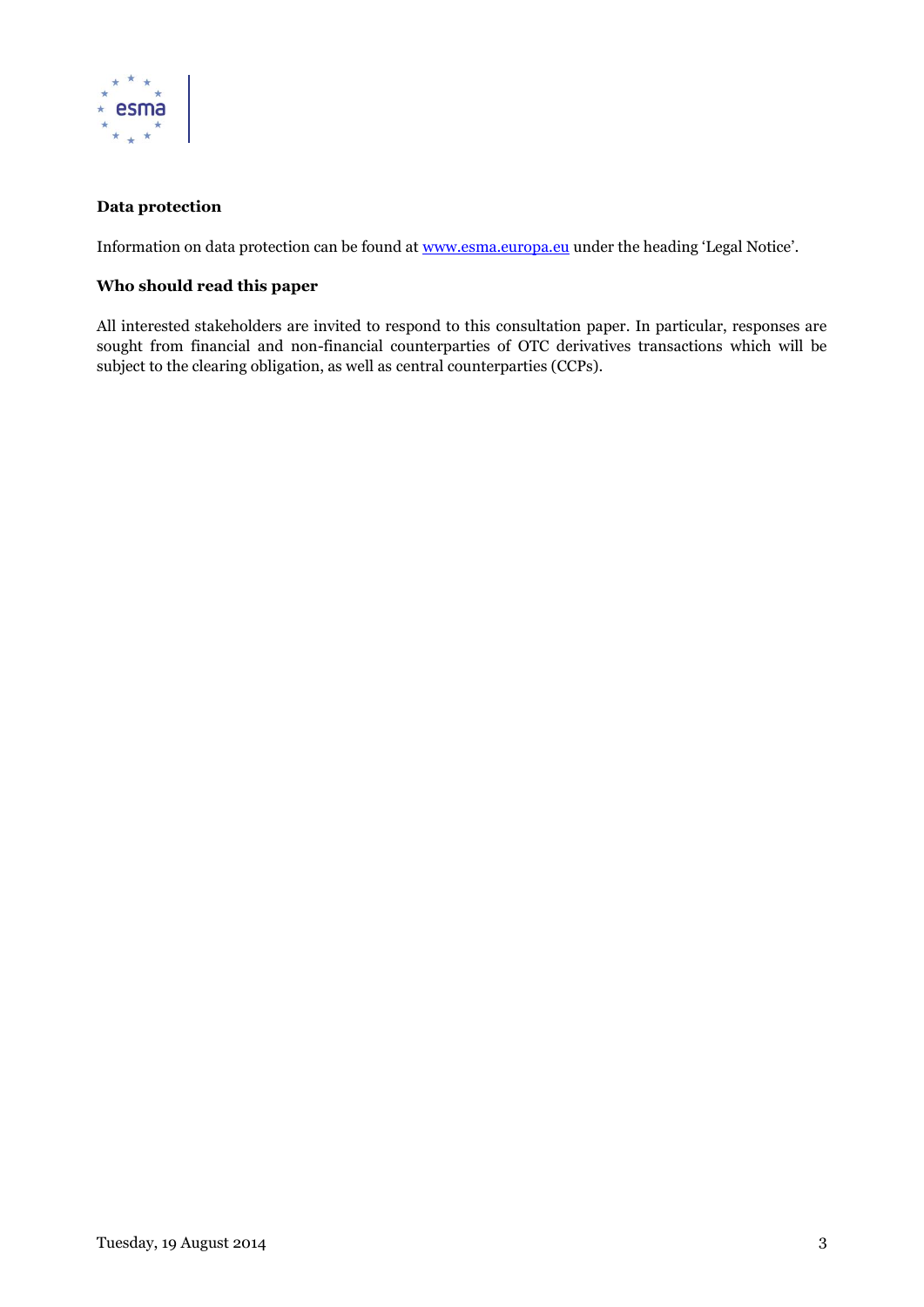

# **General information about respondent**

| Name of the respondent               | AFG, Association Française de la Gestion financière |
|--------------------------------------|-----------------------------------------------------|
| Are you representing an association? | Yes                                                 |
| Activity                             | <b>Investment Services</b>                          |
| Country/Region                       | France                                              |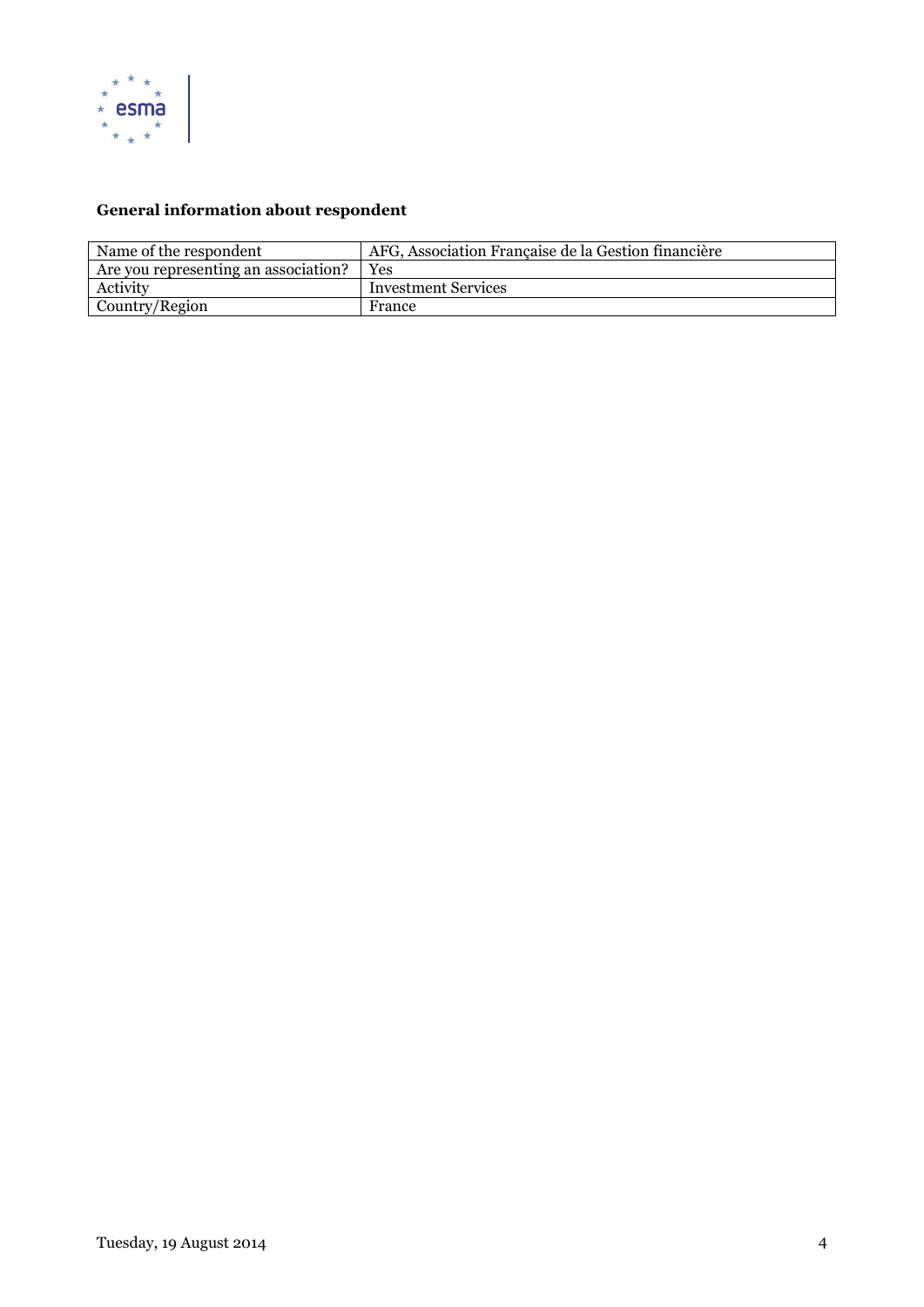

#### **Introduction**

#### **Please make your introductory comments below:**

<ESMA\_COMMENT\_1>

AFG welcomes the opportunity to respond to the ESMA Consultation on the Clearing Obligation under EMIR (n<sup>o</sup>1). We deplore however the short deadline that occurs during the summer holidays period.

Our members approve the move towards enhanced financial stability and the resulting compensation obligation of standardized and liquid derivatives. We would like to highlight that the first consequence of the regulatory obligation to compensate is **an increased obligation on the regulators** to closely supervise and constantly monitor the approved CCPs in order to prevent any failure on their side that would definitely have a systemic impact.

#### **Please see hereafter our general comments:**

- **1.** AFG members are afraid that the proposed **definition of classes submitted to mandatory compensation is too loose** and should be completed in the RTS with a specific reference to the terms of the offer of the approved CCPs. More specifically, AFG members sign IRS that are not so plain vanilla despite the fact that they are fixed/floating transactions. We query whether clauses that they use satisfy the requirement of standardisation and will not put these IRS out of the scope of the obligation to compensate. One way to answer is probably to look in detail whether CCPs (or just one of them) are practically able to supply compensation for these deals.
- **2. Phase-in approach for regulated investment funds**. We agree with ESMA's proposal and **welcome the lengthy phase-in of 18 months for category 2 counterparties** (e.g. UCITS and AIFs).

#### **3. Front-loading requirements.**

Our members agree with the idea that **frontloading** cannot have as a consequence to change the economical equilibrium of previous transactions and should at least be limited to the period when legal certainty has been reached, i.e. from the date of publication of RTS deciding the obligation of compensation. It is of utmost importance that **novated contracts are not caught** if they result from **'genuine amendments'** that do not circumvent the regulation but are due to usual events in the lifecycle of a contract. Otherwise, AFG members consider that the assessment of the standardisation, liquidity and prices availability of equity and other Interest rate derivatives made in **sections 6 and 7 is correct in its conclusion but arguable on many points of the analysis.**

We welcome the proposal to effectively limit front-loading to contracts entered into during period B. **The industry is concerned, however, that the practical impact of the application of front loading to contracts with a minimum remaining maturity of 6 months, on the date of application of the clearing obligation will mean that the phase-in will be of little practical use to a large number of category 2 counterparties.** 

We therefore recommend in addition to fixing the **minimum remaining maturity for transactions that need to be compensated** to **2 years** two alternative approaches regarding the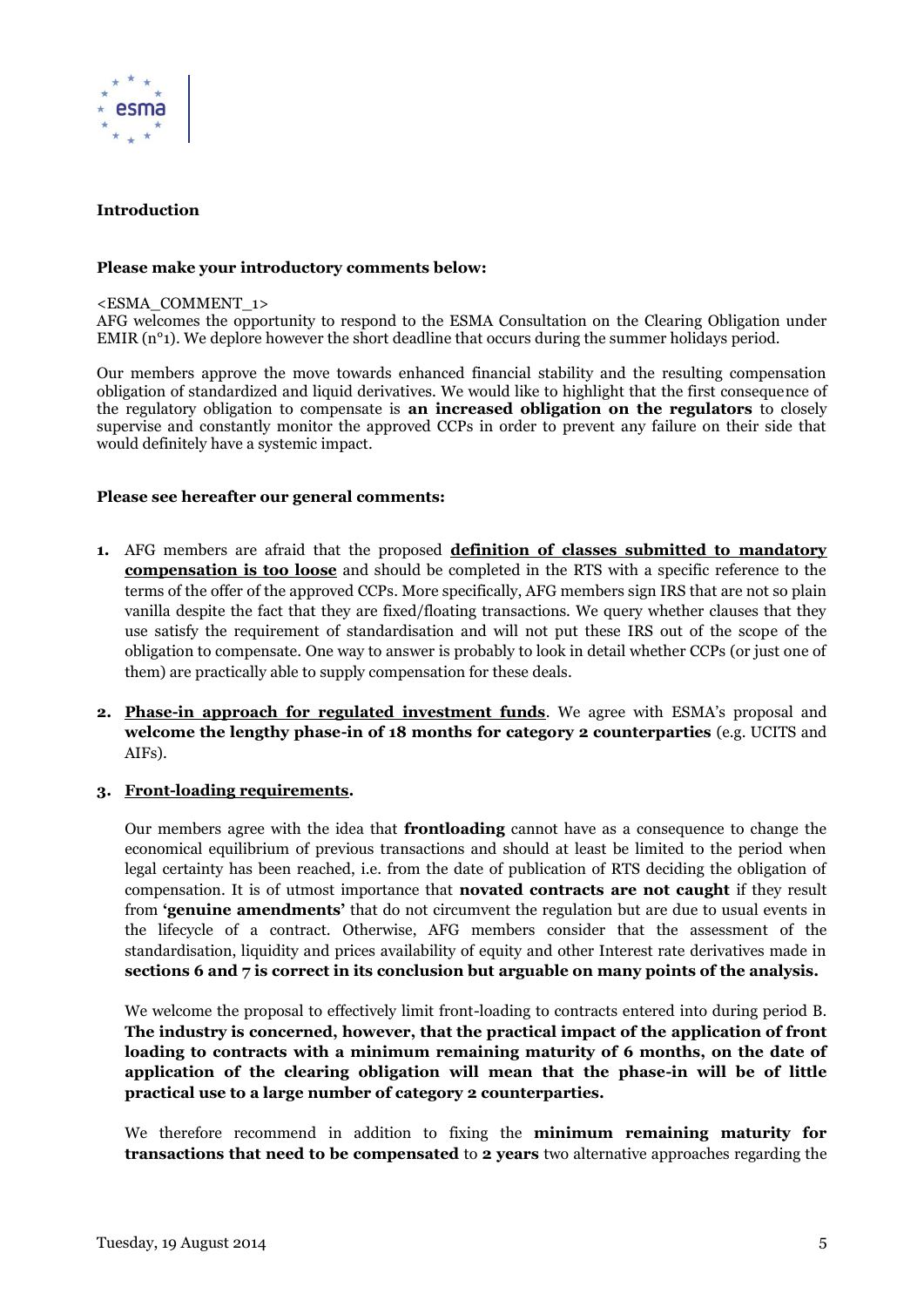

implementation of the frontloading (remove the frontloading requirement or introduce a phase-in period for the frontloading obligation for category 2 counterparties). <ESMA\_COMMENT\_1>

# **1 The clearing obligation procedure**

#### **Question 1: Do you have any comment on the clearing obligation procedure described in Section 1?**

#### <ESMA\_QUESTION\_1>

AFG members have no extensive comments on the clearing obligation procedures described in Section 1 of the Consultation Paper. They share ESMA's view of grouping RTS by asset class and avoid consulting on each class a CCP is authorized to clear. We understand that this limits the time for the present consultation in order to fit in the 6 month delay after approval of a first CCP.

However, we feel that a more thorough analysis of the **exact clearing possibilities of each CCP** is necessary and should be included in the RTS on IRS, as it is on equity and other interest rate derivatives. <ESMA\_QUESTION\_1>

#### **2 Structure of the interest rate derivatives classes**

#### **2.1 Characteristics to be used for interest rate derivative classes**

**Question 2: Do you consider that the proposed structure defined here for the interest rate OTC derivative classes enables counterparties to identify which contracts fall under the clearing obligation as well as allows international convergence? Please explain.**

#### <ESMA\_QUESTION\_2>

AFG would generally agree with the proposed structure of the interest rate OTC derivatives classes.

However, AFG members believe that the proposed classification is not clear enough to provide **legal certainty**. If we agree that the classification according to 7 characteristics mentioned in §§ 16 and 17 correspond to a current taxonomy in the industry, we stress that there are other criteria that might be relevant to better adjust the classification as mentioned in §§ 20 and 24. More generally, we think that for that type of bottom up approach, **a thorough study of clearing offers by the various CCPs is a pre-requisite** that is missing in the proposed RTS in order to more precisely define the limits of the clearing obligation. As it stands, our members understand that all transactions on IRS that are listed in the tables 1 to 4 attached to the RTS will be subject to mandatory clearing, provided that there is at least one of the approved CCPs that can clear it. If it is the case, it imposes on actors to analyse on their own the offer of the CCPs with more detail than what appears on the central register published by ESMA. We stress that it should be for ESMA to exactly define those contracts that are eligible for clearing at the date of the RTS and will be mandatorily cleared. It should be noted that our members regularly trade IRS that are not commonly cleared because of specific payment or reset frequencies or day count fraction methods…

Furthermore, the proposed RTS could be interpreted as meaning that if one CCP introduces a new flexibility enabling it to clear selected IRS with a character which made it 'unclearable' before, it might lead to an immediate obligation to clear without regulatory analysis and announcement. We strongly oppose that view and require the RTS to confirm that within a class, new contracts will not be subject to clearing obligation without a prior consultation and a new RTS defining the extension of the clearing obligation and fixing the date for the implementation as well as the conditions for a potential front loading.

These concerns are of great importance to our members because their practical impact is of consequence in their daily activities. As mentioned, they trade IRS with characteristics that limit their ability to be centrally cleared. Just as a matter of illustration, please see hereafter some concrete examples given by AFG members: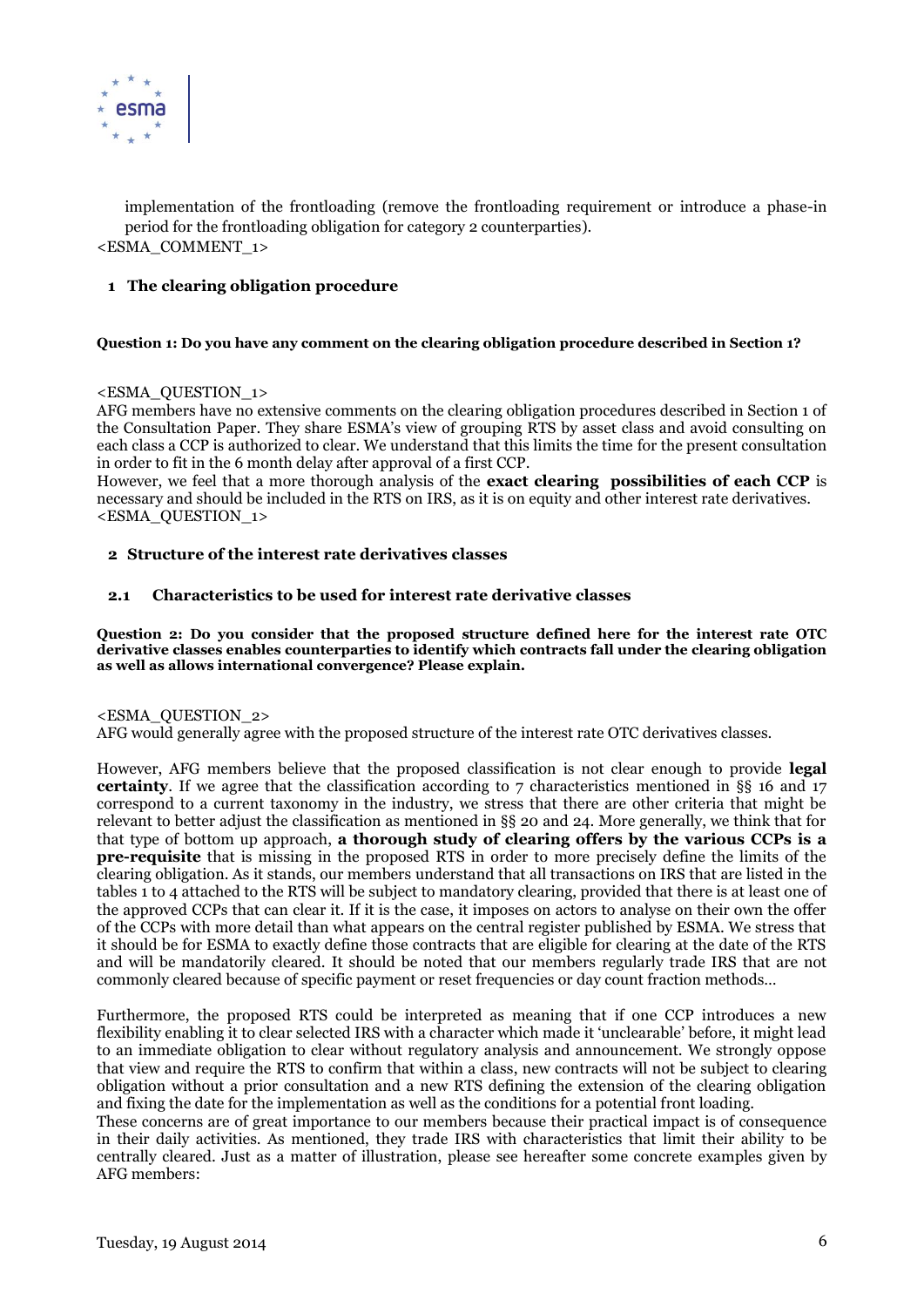

- Close out clause: UCITS must be in a position to close any OTC transaction they entered in at any time; this is not easy to organize with a CCP except if we traded at first with the clearing broker we use; it looks like UCITS will have to breach either UCITS rules or EMIR rules; we urge ESMA to express a clear position on this point already raised several times;
- Zero coupon IRS swap does not fit in the proposed categories as it implies a kind of third leg in the swap with the payment of an amount in order to compensate the difference between the nominal and the market value of the underlying asset; we consider it out of scope even if one day a CCP might propose some kind of clearing for them;
- Currently, CCPs seem to accept day count fractions on one end of the swap but not on both and our members use that type of swap to optimize the hedging of some portfolios; they do not want to be under the obligation to clear straight away without advance notice with the CCP that first organizes for the clearing of these swaps; the more so if for instance it is a CCP that our member does not want to work with;
- For cross currency swaps where the two legs are expressed in different currencies; we understand that they are excluded from the present RTS and belong to another class because they differ on one of the relevant criteria: settlement currency type.

Our members feel that in all these examples there is a legal uncertainty resulting from the absence of a precise definition of the extension of the clearing obligation. We urge ESMA to clarify this and suggest that it could be done through a more detailed analysis of the limits imposed by CCPs on the types of clauses they can accept in a centrally cleared transaction.

Concerns are also expressed that the draft RTS would not adequately reflect the proposed structure as outlined in the consultation paper (CP). Indeed, the CP (paragraph 22) states that derivative contracts that are (1) supported by CCPs and (2) have their seven characteristics meeting the scope of classes defined in section 3.2.4 (also in Annex I of the draft RTS) will need to be cleared. However the RTS only refers to the second part of the test. We suggest that ESMA includes an explicit reference to the first part of the 'twostep test' that either appropriately reflects the detailed terms that CCPs use to determine whether a contract can be cleared OR require the RTS to state that a particular contract will only be subject to the clearing obligation if it meets the seven characteristics outlined in Annex 1 of the RTS and an authorised or recognised CCP will actually clear the contract on its terms. This will minimise the burden on counterparties having to undertake their own analysis (on a trade-by-trade basis) of whether an authorised or recognised CCP is able to clear a particular contract.

<ESMA\_QUESTION\_2>

# **2.2 Additional Characteristics needed to cover Covered Bonds derivatives**

**Question 3: Do you consider that the proposed approach on covered bonds derivatives ensures that the special characteristics of those contracts are adequately taken into account in the context of the clearing obligation? Please explain why and possible alternatives.**

**Stakeholders (CCPs and covered bond derivatives users, in particular) are invited to provide detailed feedback on paragraph 38 above. In particular: what is the nature of the impediments (e.g. legal, technical) that CCPs are facing in this respect, if any? Has there been further discussions between CCPs and covered bond derivatives users and any progress resulting thereof?**

# <ESMA\_QUESTION\_3>

AFG agrees with ESMA's approach to identify derivative transactions made to hedge covered bonds as specific transactions not included in the standardized definition of the class submitted to the obligation to compensate. We have no particular comments on this question apart from the fact that the same question may be raised when considering the obligation for UCITS to benefit from a close out provision for any OTC derivative they conclude.

<ESMA\_QUESTION\_3>

# <span id="page-6-0"></span>**2.3 Public Register**

**Question 4: Do you have any comment on the public register described in Sectio[n 2.3?](#page-6-0)**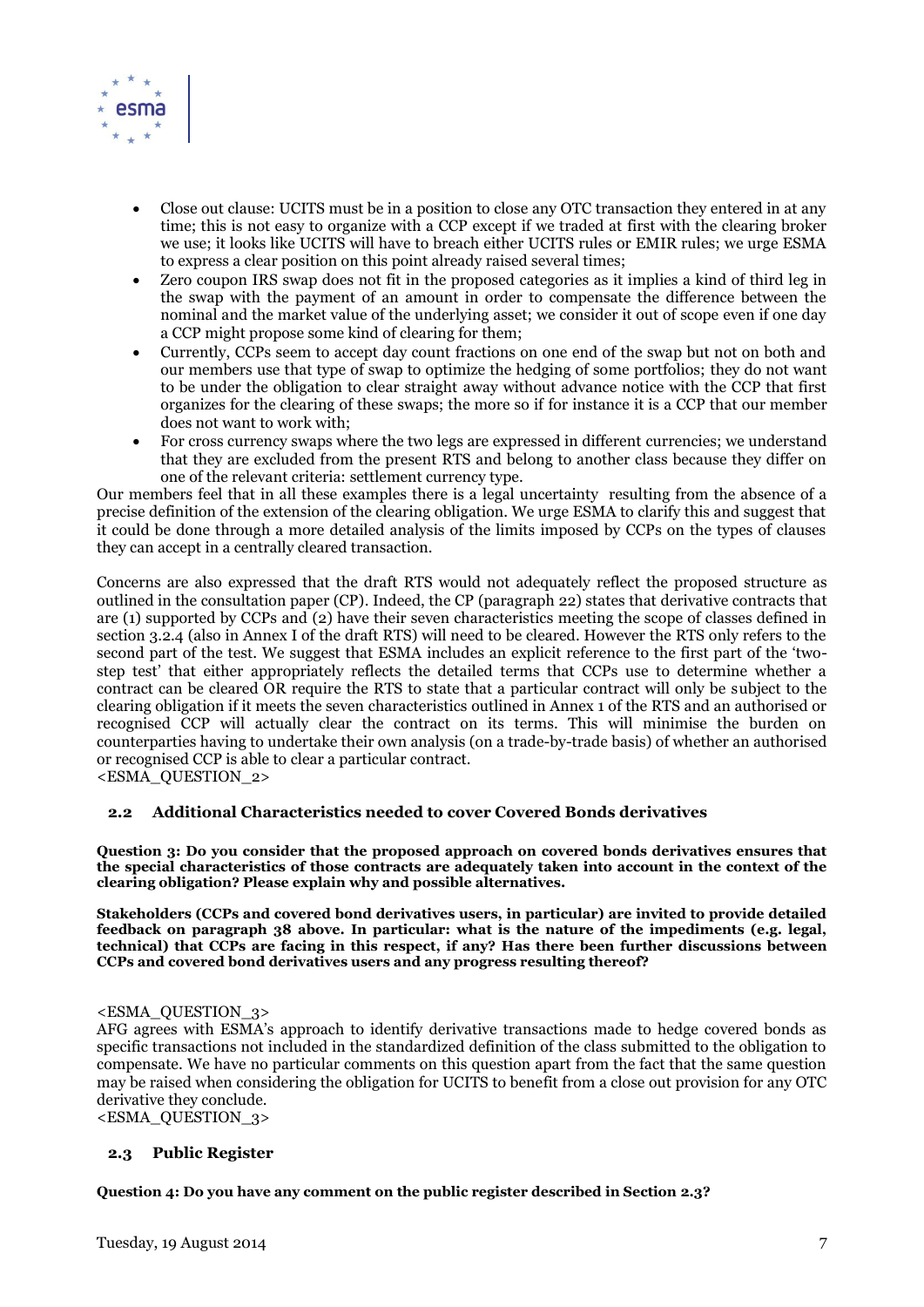

#### <ESMA\_QUESTION\_4>

AFG agrees on the principle of a public register available on ESMA's website. Such register will indeed enable all market participants (including investment fund management companies) to access in a timely manner all relevant data belonging to a class of OTC derivative contracts which is subject to clearing obligation. This will also help reducing research costs incurred by market participants who will no longer have to conduct their own research for each authorized or registered CCP.

AFG expresses some concerns regarding the practical implications of the public register process in cases where derivative classes should be removed from the register. Indeed, AFG thinks that ESMA should be able to remove quickly a clearing obligation in case of unexpected market circumstances, in particular in instances where the CCPs may impose extremely high margin requirements.

In this context we would like to take the opportunity to reiterate that UCITS may have substantial difficulties to provide cash collateral in cases of centrally and bilaterally cleared OTC derivative transactions under EMIR. The ESMA Guidelines on ETFs and other UCITS (published on 25 July 2012, (ESMA/2012/832EN)) restrict the re-use of cash obtained from UCITS repo transactions for such purpose. We fear that paragraph 42 of ESMAs Guidelines on ETFs and other UCITS issues hampers UCITS accessing CCP clearing. The mentioned guideline prohibits to post cash received in a repo transaction as collateral to a CCP respectively the clearing member. Since funds' borrowing is limited to 10% of the net asset value (NAV), it is obvious that UCITS will be hampered to use OTC derivatives subject to a clearing obligation. ESMA also needs to amend the Guidelines in order to allow the investment fund industry to continue to participate in the derivative markets by allowing sufficient cash from repo transaction to fulfill the collateral requirement under the EMIR regime.

Even though we understand the legal constraints highlighted by ESMA in terms of amending existing RTS, and the proposal to review the removal process as part of the overall 2015 EMIR review, we urge ESMA to consider alternatives to a full consultation process, which is not expressly prescribed by the Level 1 text of EMIR. In our view, the removal of a clearing obligation need not be treated in the same manner as the imposition of a clearing obligation, and the absence of a full consultation process in that case would not be detrimental to those who wish to continue to clear such contracts. <ESMA\_QUESTION\_4>

# **3 Determination of the OTC interest rate classes to be subject to the clearing obligation**

**Question 5: In view of the criteria set in Article 5(4) of EMIR, do you consider that this set of classes addresses appropriately the systemic risk associated to interest rate OTC derivatives? Please include relevant data or information where applicable.** 

**Please include relevant data or information where applicable.**

<ESMA\_QUESTION\_5> We generally agree with the proposed criteria described in section 3 of the Consultation Paper. <ESMA\_QUESTION\_5>

# **4 Determination of the dates on which the obligation applies and the categories of counterparties**

# <span id="page-7-0"></span>**4.1 Analysis of the criteria relevant for the determination of the dates**

**Question 6: Do you have any comment on the analysis presented in Section [4.1?](#page-7-0)**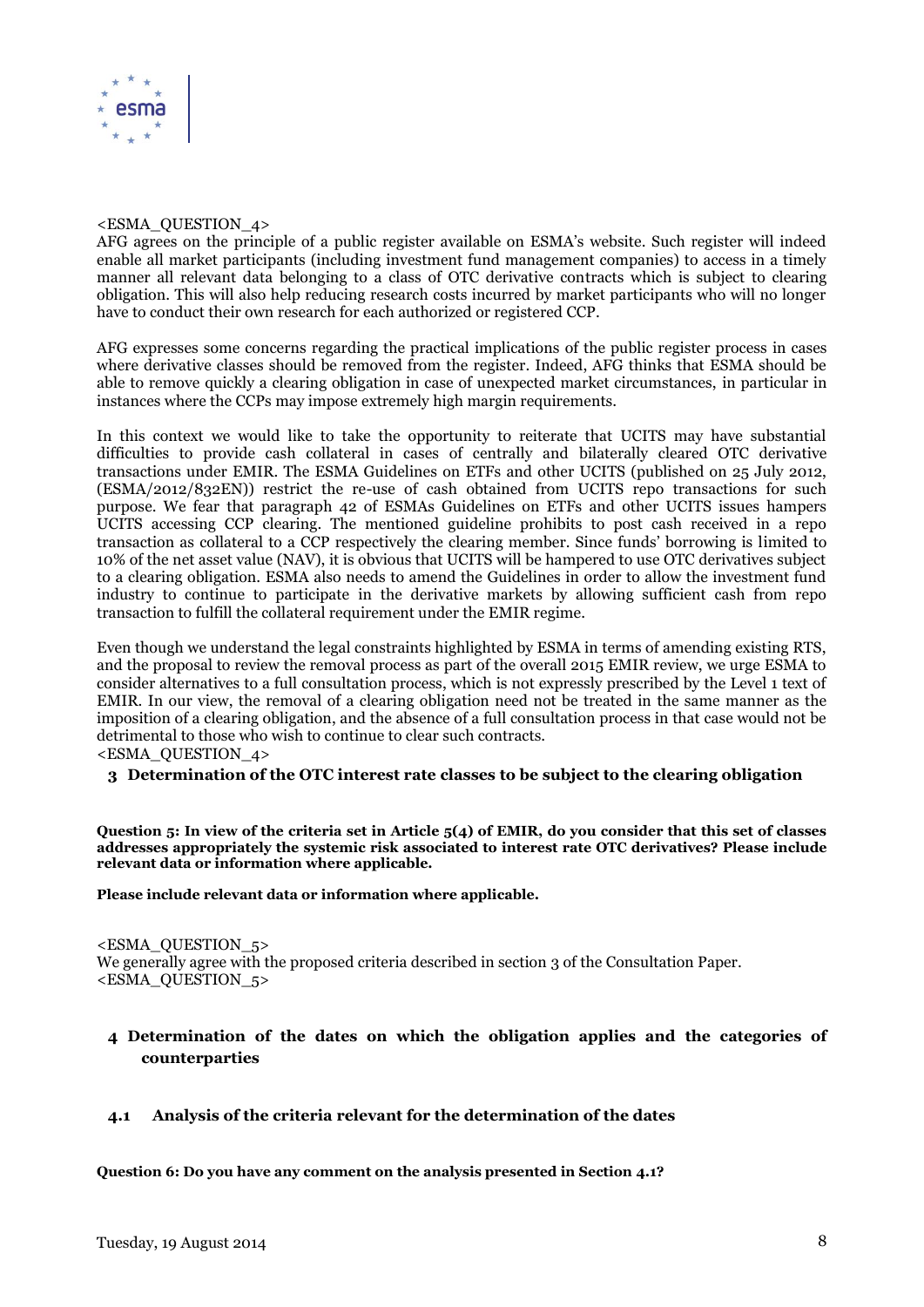

# <ESMA\_QUESTION\_6> We generally agree with the analysis presented in Section 4.1.

Section 4.1 includes analysis of the criteria relevant for the determination of the dates for the clearing obligation to apply. We support the criteria that ESMA proposes taking into consideration, which include: a) the expected volume of the relevant class of OTC derivatives; b) whether more than one CCP already clear the same class; and c) the ability of the CCP to handle the expected volume. We especially note the importance of criterion b). Where there is only one CCP available, ESMA should assess the potential impact that this has on access generally and the options available to market participants and increase the timeframe where they consider that this will result in more CCPs offering to clear the class of derivatives in question. The same argument should also apply to the number of clearing members that have access to the authorised CCP(s). Other related factors which ESMA may consider, include what jurisdictions the CCPs operate, the extent to which the CCP has market share across the OTC clearing market generally and the range of clearing account options (and pricing structures) made available for client clearing. When discussing the number of CCPs, ESMA rejects the idea that the text implies that there must be some competition between several CCPs before deciding obligation to compensate and takes it as an element when fixing the date from which the clearing obligation would apply; we strongly oppose this view that may lead to a monopoly or, even worst, to the necessity to clear through a CCP which might not meet the standards we expect; We insist, ESMA should always verify the existence of at least 2 CCPs offering total segregation service and their quality before deciding a clearing obligation; figures in table 13 and §§154-155 evidence the adequacy of the clearing possibility for IRS both in terms of number of CCPs and variety of clearing members.

ESMA seems to overlook in §137 the criterion about the ability of CCPs to handle the expected volume. It is justified when considering the volumes effectively cleared on IRS by some of the largest CCPs involved in that business; however the supplementary reason that the scalability of the CCPs was validated during the re-authorization process is only relevant because this process took place very recently. AFG believes that ESMA should not as a policy decide not to re-assess what has been approved by NCAs. <ESMA\_QUESTION\_6>

# <span id="page-8-0"></span>**4.2 Determination of the categories of counterparties (Criteria (d) to (f))**

**Question 7: Do you consider that the classification of counterparties presented in Section [4.2](#page-8-0) ensures a smooth implementation of the clearing obligation? Please explain why and possible alternatives.**

<ESMA\_QUESTION\_7> AFG generally supports ESMA's proposed categorisation of counterparties.  $\epsilon$ ESMA QUESTION  $7$ >

# **4.3 Determination of the dates from which the clearing obligation takes effect**

**Question 8: Do you consider that the proposed dates of application ensure a smooth implementation of the clearing obligation? Please explain why and possible alternatives.**

#### <ESMA\_QUESTION\_8>

We strongly agree with ESMA's proposal and highly **welcome the appropriately lengthy phase-in of 18 months** for category 2 counterparties (e.g. UCITS and AIFs), as this gives our members sufficient time to prepare for clearing. However, our members have **serious concerns with the impact of the proposed front-loading requirements** for our members as category 2 counterparties.

We want to stress, in front of the suggestion that 6 months phase-in delay between two categories actors might be unnecessary in the future, that the current 12 month period between the first two categories (6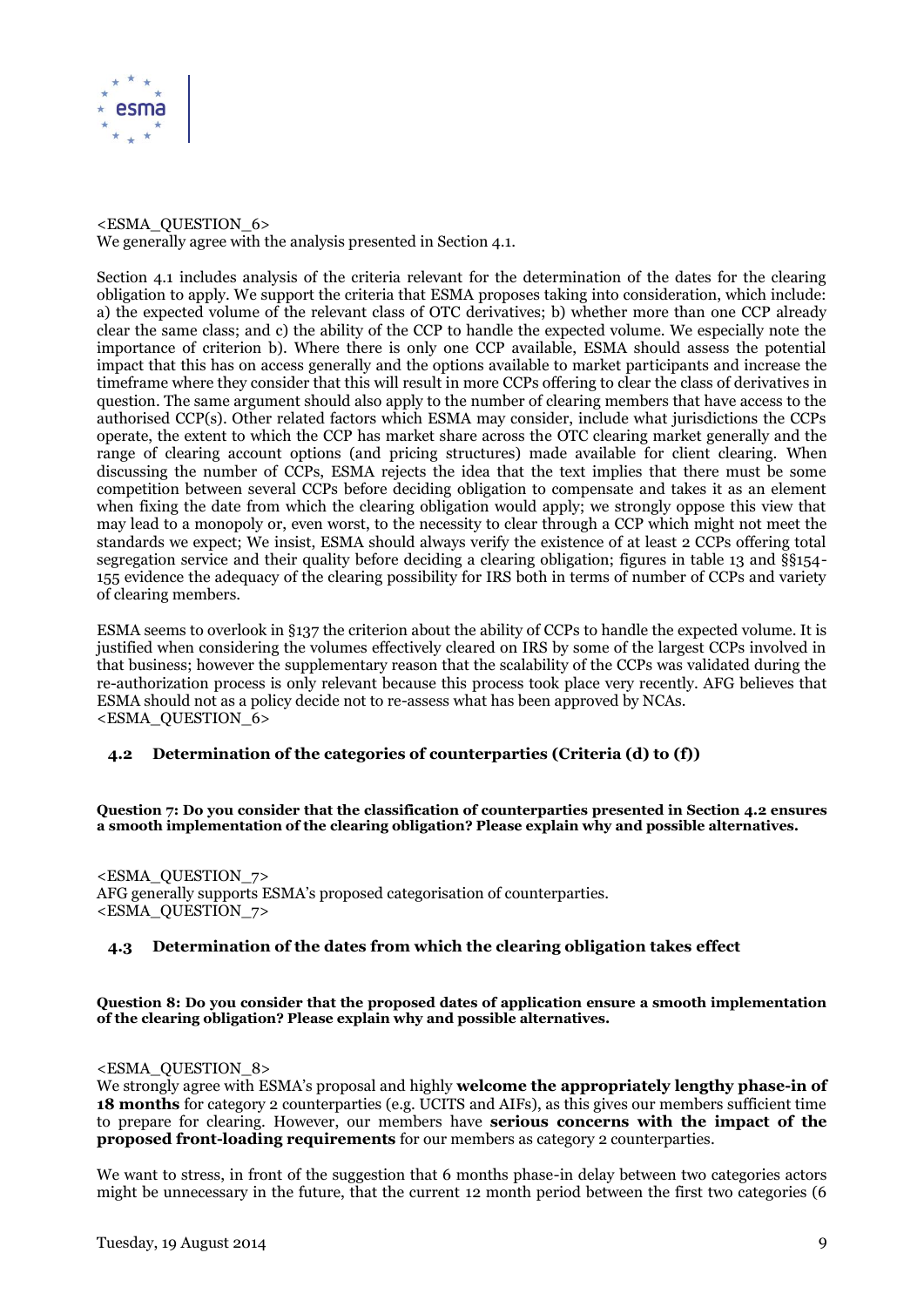

months for CM and 18 months for category 2) is far from excessive knowing that legal teams active on EMIR contracts are totally overworked on both sides of the negotiating counterparties. Today it is clear that we are far from the day 'when most counterparties already have an access to clearing'.

Regulated investment funds need sufficient time to put in place new legal and operational arrangements with the clearing members and the CCPs. For instance, the implementation of the segregation requirements for regulated funds takes additional time given that fund management companies have to conduct an analysis of the various complex framework agreements with the CCP in order to determine if such agreements are in compliance with the European investment fund law. The terms "individual client segregation" and "omnibus client segregation" are not clearly defined which leads to the consequence that each CCP develop, interpret and offer its own segregation model to the financial industry. <ESMA\_QUESTION\_8>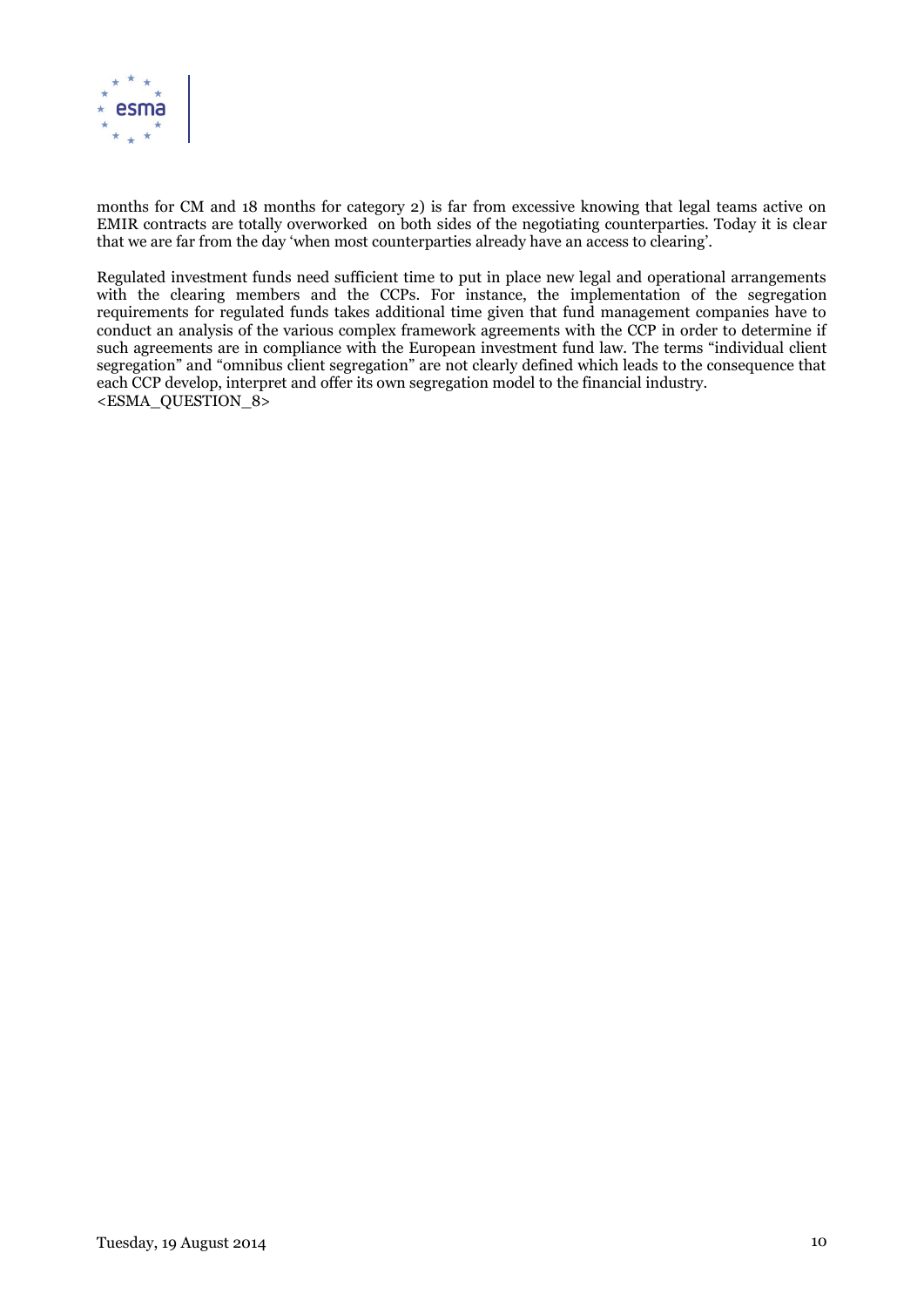

# **5 Remaining maturity and frontloading**

**Question 9: Do you consider that the proposed approach on frontloading and the minimum remaining maturity ensures that the uncertainty related to this requirement is sufficiently mitigated, while allowing a meaningful set of contracts to be captured? If not, please explain why and provide possible alternatives compatible with EMIR.**

<ESMA\_QUESTION\_9> *Novation*

We strongly believe that **the definition of 'novation' should be clarified**. It is of vital importance that until the publication of RTS all contracts that would totally alter the economical equilibrium of the initial transaction are exempt from clearing obligation. Article 4 (1) of the proposed RTS includes in the scope of clearing obligation 'OTC derivative contracts entered into or novated on or after the date of the RTS publication'. The point of legal certainty and economical equilibrium of OTC derivatives would be totally missed if novation were to be misinterpreted. Novation in that circumstance should not include simple change of parameter such as diminution of the notional amount traded, the modification of a date or the give up of the deal… We would like at least recital 11 to refer to BCBS/IOSCO definition of "genuine amendments" in order to give a clear understanding of what novation means. (See, BCBS /IOSCO final report on Margin requirement for non- centrally cleared OTC derivatives, September 2013, page 24 and specially foot note 20 that reads: *Genuine amendments to existing derivatives contracts do not qualify as a new derivatives contract. Any amendment that is intended to extend an existing derivatives contract for the purpose of avoiding margin requirements will be considered a new derivatives contract*. <http://www.iosco.org/library/pubdocs/pdf/IOSCOPD423.pdf> ).

# *Frontloading*

We welcome the proposal to effectively limit front-loading to contracts entered into during period B. **We are concerned, however, that the practical impact of the application of the front-loading requirements to contracts with a minimum remaining maturity of 6 months, on the date of application of the clearing obligation will mean that the phase-in will be of little use**.

Some of our members' clients execute long-dated OTC contracts (longer than 6 months), often to hedge long-dated liabilities. A minimum remaining maturity of 6 months will mean that the vast majority of OTC contracts subject to mandatory clearing which are executed during the phase-in period will become subject to front-loading requirements. In addition to the often mentioned pricing impact of front-loading, such a large front loading requirement would have a substantial operational impact on clients, clearing members and CCPs, and would require significant time and resources to be effectively implemented.

In order to complete the front loading process by the end of the phase-in period, the process would have to be initiated well in advance of the deadline. The structures for client clearing (including operational procedures and legal documentation) would have to be in place before starting the front loading process**. In practical terms, this would significantly reduce the phase-in period for many category 2 counterparties**.

Furthermore, market participants will also have to put in place an appropriate process for moving open contracts into clearing. One must remember that the experience of implementing the back-loading requirement in respect of trade reporting had a huge operational impact in terms of imposing retrospective requirements on market participants; and the front-loading of non-cleared contracts into a cleared environment is much more complex than trade reporting!

When considering systemic risk, it is probably too conservative to fix the **minimum remaining maturity for transactions that need to be compensated** to 6 months. A minimum maturity of **2**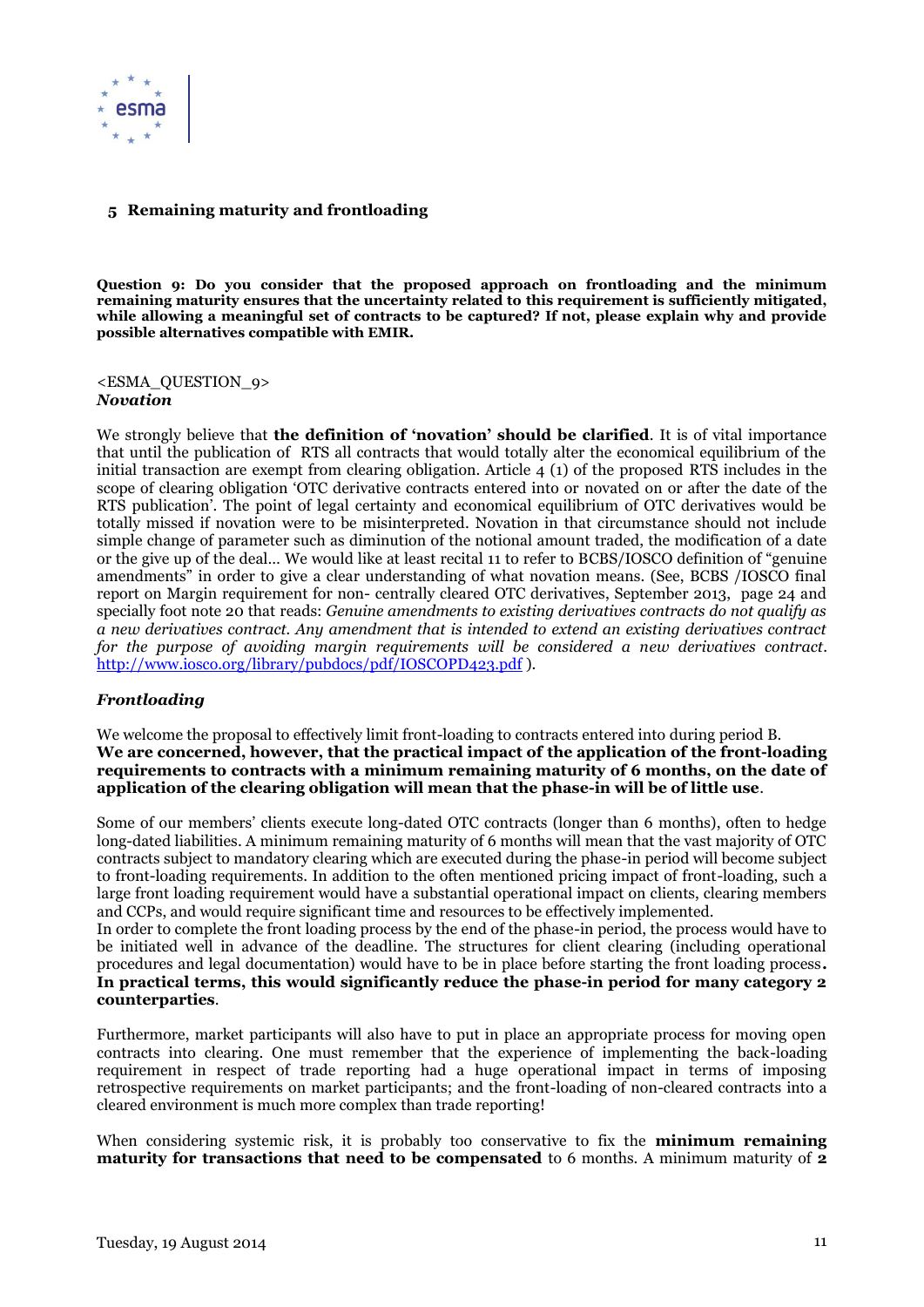

**years** would not create a risk to miss deals of systemic importance. On the other side it would reduce the burden of front loading considerably and prevent a bottleneck effect due to front loading.

For these reasons, we encourage ESMA to consider alternative approaches to the front-loading and phasein proposals set out in the Consultation Paper. Our members would recommend, in particular, examining the following options:

- Option 1: remove the front-loading obligation for category 2 counterparties.
- **Option 2:** implement a phase-in front loading for category 2 counterparties, so that the frontloading period only starts 12 months after the start of the phase-in period for category 1 counterparties. This would give market participants sufficient time to put in place the necessary processes, procedures and documentation to ensure compliance with the clearing obligation, before having to consider also front-loading.

Whatever the option retained by ESMA, we urge ESMA to interpret rules in the same manner in all its jurisdictions.

Lastly, we also suggest that the effective date for front-loading (i.e. the start of period B) should be the date of entry into force of the regulatory technical standards<sup>1</sup>, rather than the date of publication in the Official journal. Indeed, it is unlikely that the date of publication in the OJCE will be announced in advance to market participants, which means that they would not be in a position to anticipate with precision the exact start date of front-loading requirements. To the contrary, if the effective start date for front loading is the date of entry into force of the RTS, this will give market participants a 20 days advance notice.

# **Non-financial counterparties and front-loading**

Under the current proposals, front-loading is not applicable to contracts for which at least one of the counterparties is a non-financial counterparty. However it is not clear what the process is for a counterparty that shifts from non-financial counterparty to financial counterparty during a front-loading window. For example, if an AIFM becomes authorised or registered under AIFMD, any AIFs managed by that AIFM would become financial counterparties and so be subject to front-loading. We suggest that ESMA make it clear (either through a recital in the draft regulatory technical standards or in future Q&A) that the front-loading obligation is only applicable to contracts which would, in the absence of a phase-in period, be subject to the clearing obligation at the time the contract was entered into. For example, when an AIFM becomes authorised or registered under AIFMD (and so becomes a financial counterparty), any contracts entered prior to that point would not be subject to front-loading, even if the change in counterparty status occurred in the middle of a front-loading window that would generally require financial counterparties to front-load during that entire window. <ESMA\_QUESTION\_9>

# <span id="page-11-0"></span>**6 OTC equity derivative classes that are proposed not to be subject to the clearing obligation**

**Question 10: Do you have any comment on the analysis on the Equity OTC derivative classes presented in Sectio[n 6?](#page-11-0)**

 $\overline{a}$ 

<sup>1</sup> As stated in the Letter from ESMA to the European Commission dated of 8 May 2014:

[http://www.esma.europa.eu/system/files/2014-](http://www.esma.europa.eu/system/files/2014-483_letter_to_european_commission_re_frontloading_requirement_under_emir.pdf)

<sup>483</sup> letter to european commission re frontloading requirement under emir.pdf